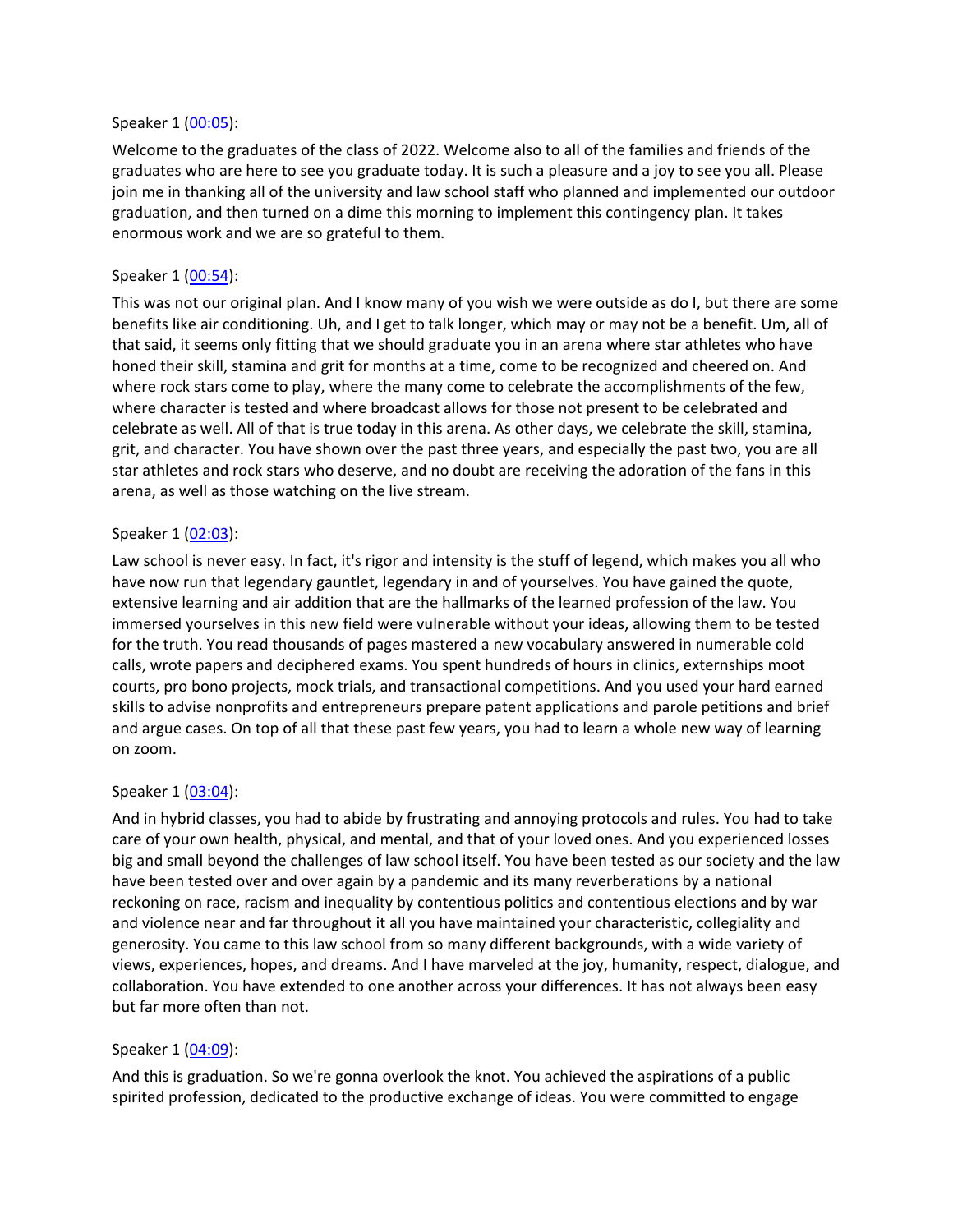citizenship and reason debate to the search for truth in a community of respect and empathy to listening so that others. So to speaking so that others can listen and listening, even when it is hard to hear at your best, you are models, not only for this law school or any law school, but for our profession, our nation and our world. Isn't it good that we're inside now? Cuz the rain is clearly come. So what does all that represent if not skill stamina, character and grit. And what does that make you if not stars to be adored in an arena. Of course, when I call you rock stars and star athletes, I mean that metaphorically now I wanna turn to what today makes you literally lawyers, which means you are not only stars, but also superheroes.

## Speaker 1 [\(05:10\)](https://www.temi.com/editor/t/yP_Y9PYSff0KYXDrRbf2bR6jWl4riW4CmYZF3qCqVGIyyxqYWTcZnVGQZcL5qNJX6ZisRJHfpMHiq9x-kJgIdR9a8Fc?loadFrom=DocumentDeeplink&ts=310.77):

Okay. I'm back to the metaphors powerful beings with knowledge skill and yes, literal power. That is truly extraordinary. The law is not only a job or a career. It is not only a learned profession, but a noble one professed to the ideals of justice and the rule of law that might sound hokey. And it might be easier to believe sometimes than others, but it's true. Joining this profession means entering into a public trust. That must be discharged with integrity, judgment and humanity. You have already embraced and begun to discharge that trust to serve the public and the profession here in Charlottesville, as well as across the Commonwealth, the nation and the world. As far away as South Africa, you collectively logged over 15,575 hours in pro bono service. 99 of you met our pro bono challenge, supporting prisoners, children, disabled veterans. You helped Afghan refugees seek humanitarian parole in the United States and local residents avoid eviction during the COVID pandemic, holding this trust means exercising, tremendous power.

## Speaker 1 [\(06:19\)](https://www.temi.com/editor/t/yP_Y9PYSff0KYXDrRbf2bR6jWl4riW4CmYZF3qCqVGIyyxqYWTcZnVGQZcL5qNJX6ZisRJHfpMHiq9x-kJgIdR9a8Fc?loadFrom=DocumentDeeplink&ts=379.21):

The law puts people in prison and gets them out. Again. It allows for treaties and, and wars. It merges companies or allows them to go bankrupt. I hope that over the past three years you have learned this power of the law, that it is not a constant external foreign thing that exists in some vacuum out there. It is made not found and it is made by lawyers, which means it is now made by you. Your legal education is the key to the kingdom in a society committed to the rule of law. And it is the key to your superpowers. So bringing together the rather large number of metaphors I have used in these rather brief remarks with stamina, grit, character, and skill, and because you are rock stars, each of you has cast your own set of keys, transformative keys to this kingdom. So I urge you be ambitious, thoughtful, generous, and humane with the keys. You now hold use them for justice, for freedom, for democracy, for the rule of Y law, use them to shape the law and in a truly grand fashion shape our government, our economy, our society, and our world. In other words, graduating in this arena might have begun as an unwelcome contingency plan, but it turns out to be a fitting tribute to you all holders of the keys to this kingdom stars and superheroes. Every one of you thank you for being here.

# Speaker 1 [\(07:53\)](https://www.temi.com/editor/t/yP_Y9PYSff0KYXDrRbf2bR6jWl4riW4CmYZF3qCqVGIyyxqYWTcZnVGQZcL5qNJX6ZisRJHfpMHiq9x-kJgIdR9a8Fc?loadFrom=DocumentDeeplink&ts=473.56):

I'm now pleased to introduce Nico orphan eighties. The president of the student bar association, Nico will announce the class gift and will introduce today's speaker. Nico grew up in Greensboro, North Carolina, and he graduated Summa K Ladi from the graduated sum from the university of South Carolina. In addition to his role as president of the student bar association, Nico in, during his time at law school participated in RNA investments, the Virginia sports and entertainment law journal and the law and business society. He will be joining the emerging companies and venture capital group of Pillsbury Winthrop Shaw and Pitman. This fall in New York city. It has been such a pleasure to work with Nico in his role as SBA president. And it is a pleasure now to introduce him, Nico,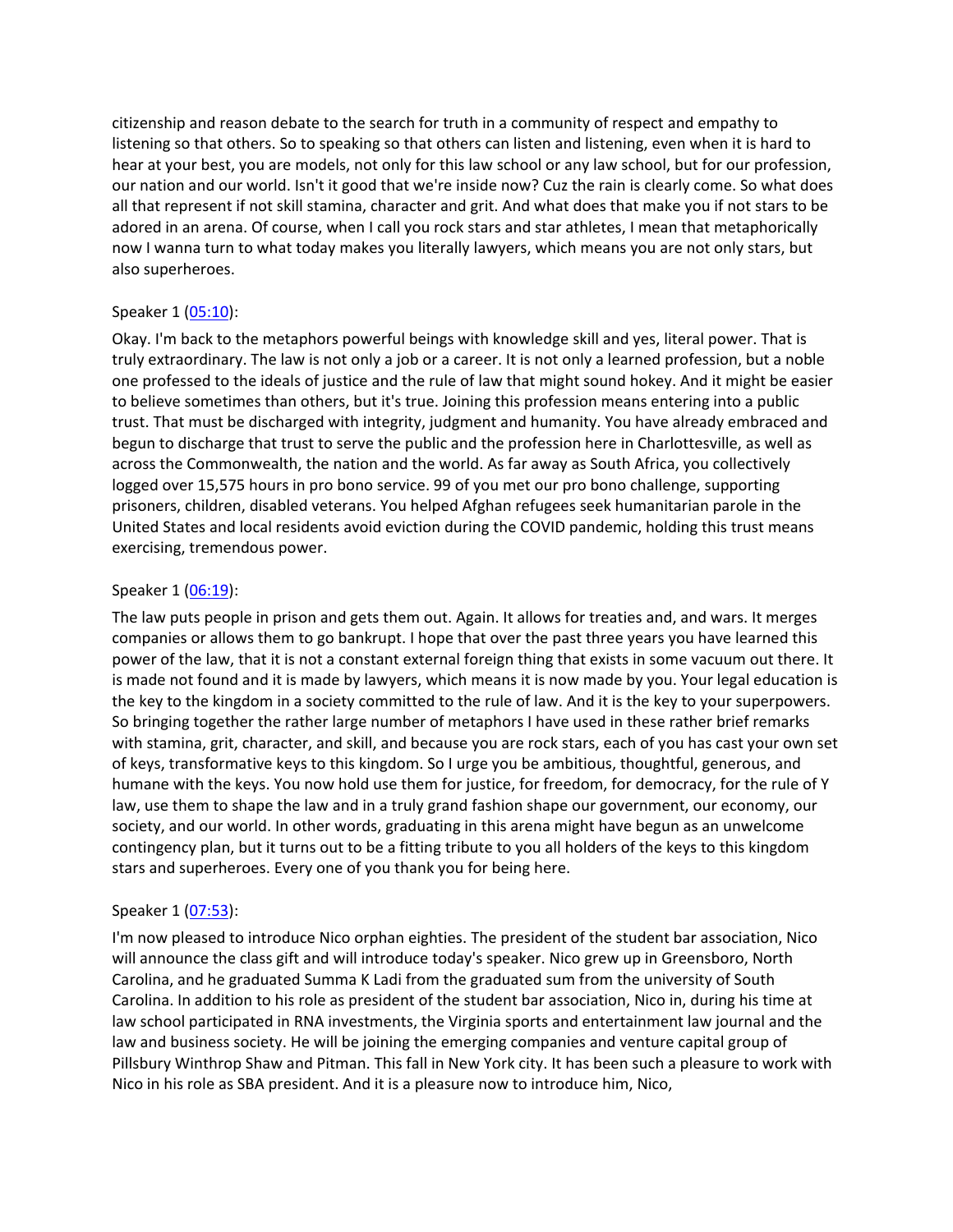#### Speaker 2 [\(08:47\)](https://www.temi.com/editor/t/yP_Y9PYSff0KYXDrRbf2bR6jWl4riW4CmYZF3qCqVGIyyxqYWTcZnVGQZcL5qNJX6ZisRJHfpMHiq9x-kJgIdR9a8Fc?loadFrom=DocumentDeeplink&ts=527.1):

Good afternoon. And thank you, Dean guy B for that introduction. How cool is it that after what we've been through the last several years that we are all here today, celebrating properly for the first time, since the class of 2019, who better than our class to help reignite this tradition. I want to thank all the people that are here to support us, our friends, our family, our professors, and our deans. This is a really special moment. And I know I speak for all of us graduates. When I say that we are extremely grateful for their support over the last three years At its core. Today is the day of celebration. For many of us. Graduation is the culmination of a decades long dream of becoming a lawyer for all of us today marks the beginning of a once in a lifetime opportunity. Make no mistake to graduate from Virginia law is to achieve something truly remarkable. This degree will open doors for us, not only for the rest of our careers, but for the rest of our lives. Just look at those who have come before us. Look at those who have paved the way

#### Speaker 2 [\(10:09\)](https://www.temi.com/editor/t/yP_Y9PYSff0KYXDrRbf2bR6jWl4riW4CmYZF3qCqVGIyyxqYWTcZnVGQZcL5qNJX6ZisRJHfpMHiq9x-kJgIdR9a8Fc?loadFrom=DocumentDeeplink&ts=609.66):

For generations, Virginia law graduates have been leaders of the legal industry, pioneers in business and in government advocates for change. They sit on federal benches, serve in Congress and represent clients from all walks of life in every type of matter imaginable. Today it today we have the distinct honor of joining this community of alumni. The time for us to create our own legacy to leave our own mark is officially now. And we should be incredibly proud of ourselves for having made it to this point

#### Speaker 2 [\(10:44\)](https://www.temi.com/editor/t/yP_Y9PYSff0KYXDrRbf2bR6jWl4riW4CmYZF3qCqVGIyyxqYWTcZnVGQZcL5qNJX6ZisRJHfpMHiq9x-kJgIdR9a8Fc?loadFrom=DocumentDeeplink&ts=644.679):

In the midst of our celebration. However, let us not forget to reflect because it is impossible to fully appreciate the journey of the past three years without acknowledging that it wasn't always a smooth ride in March of 2020 when we were less than two months away from completing our first year of law school, which by many accounts is already the most challenging and consequential year of the three. The entire world was upended. The school was shut down. We were forced to learn complex legal doctrine via audio recordings. We conducted our oral arguments, a Rite of passage for UVA, one LS via zoom, a platform that at that time we'd never even heard of. And while our professors did an incredible job of transitioning us to these new virtual mediums, it was all still difficult to process as the legal industry scrambled to adapt to this new reality. Our future suddenly felt uncertain. Private sector, job interviews were postponed. And yet in the face of this adversity, our class didn't miss a beat. We prioritized others over ourselves. We supported local business owners served as mentors for first generation college students and lent helping hands to those in need of a friend. Somehow during the darkest days of our law school careers, our humanity managed to shine through

#### Speaker 2 [\(12:11\)](https://www.temi.com/editor/t/yP_Y9PYSff0KYXDrRbf2bR6jWl4riW4CmYZF3qCqVGIyyxqYWTcZnVGQZcL5qNJX6ZisRJHfpMHiq9x-kJgIdR9a8Fc?loadFrom=DocumentDeeplink&ts=731.74):

As we move on <affirmative> as we move on to the next chapter, there will be days when the going gets tough. We will all be faced with problems that seem unsolvable. There will be times in practice when we'll feel as though we're not capable. Not good enough. Let me be clear if that were the case, we wouldn't be here today. Our experiences over the last three years, the lessons we've learned by attending law school during one of the most uniquely challenging times in history have prepared us for whatever lies ahead to paraphrase the esteem. Sean, Michael Anderson, the higher we go, the more strenuous decline, but at the peak, the stronger our muscles and the sharper our minds, Every last one of us is destined for great things. As commendable, a feat as graduation is it marks, but one of many inevitable achievements that await us stay hungry, always remain humble, maybe all utilize our platforms and our future positions of power to make an impact to better our communities. An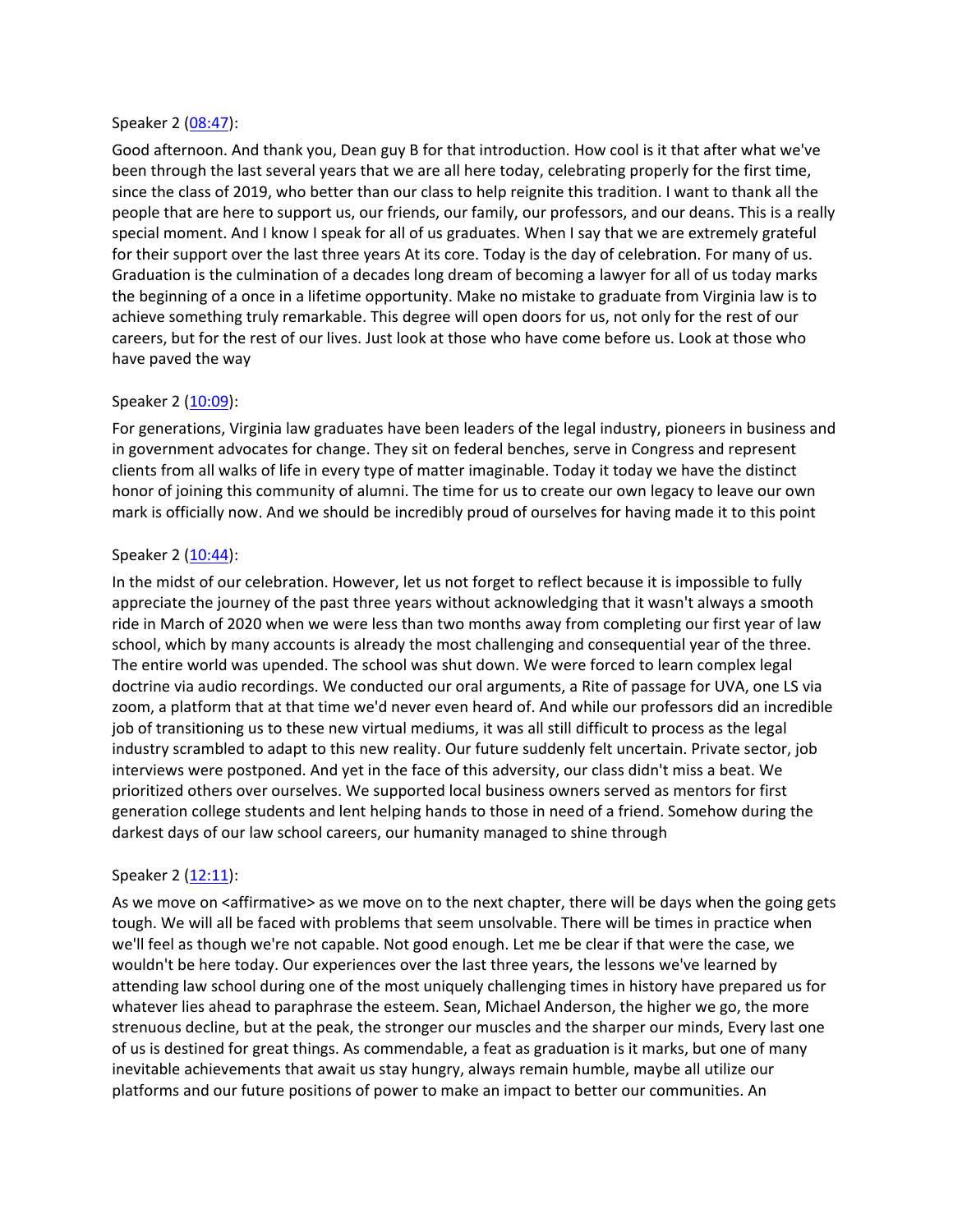overwhelming majority of our class is already committed to giving back to the law school by contributing to scholarship funds, public interest grants in organizations like the innocence project, BSA Lambda, the student bar association, just to name a few, let us continue to pay it forward. Both in our practices and in our daily lives. After we leave north grounds, let's continue to embody the qualities that best represent what it means to be a part of this Virginia law community.

# Speaker 2 [\(13:53\)](https://www.temi.com/editor/t/yP_Y9PYSff0KYXDrRbf2bR6jWl4riW4CmYZF3qCqVGIyyxqYWTcZnVGQZcL5qNJX6ZisRJHfpMHiq9x-kJgIdR9a8Fc?loadFrom=DocumentDeeplink&ts=833.059):

Be kind, be compassionate, uplift others, do the little things right each and every day. We all have the potential through the law to leave the world a little bit better off than how we found it. And the one thing we cannot do under any circumstances is take this opportunity for granted. I'm so thankful to have been able to share this journey with you. And it's been an honor to serve as your SBA president

# Speaker 2 [\(14:34\)](https://www.temi.com/editor/t/yP_Y9PYSff0KYXDrRbf2bR6jWl4riW4CmYZF3qCqVGIyyxqYWTcZnVGQZcL5qNJX6ZisRJHfpMHiq9x-kJgIdR9a8Fc?loadFrom=DocumentDeeplink&ts=874.3):

And now without further ado, it is my distinct honor and pleasure to introduce our commencement speaker today. Kim Keenan, Ms. Keenan graduated from Virginia law in 1987 and she's since been a trailblazer in every sense of the word in the legal industry. She began her career by clerking for judge Penn in the us district court for the district of Columbia. She subsequently worked many years as a successful litigator in private practice in 2007, the same year she founded her own law firm. Ms. Keenum was named woman lawyer of the year by the women's bar association of the district of Columbia. Ms. Keenan was the youngest person and only the second woman to serve as general counsel and secretary of the NAACP, a role she held from 2010 to 2014. She is the former president of both the DC bar and the national bar association. Ms. Keenan was also the first black female president of the international women's forum for the district of Columbia. Today. She serves as a mediator, arbitrator and neutral evaluator for a private alternative dispute resolution provider in Washington, DC. Me Keenan also teaches trial advocacy as a senior adjunct professor at the George Washington university school of law. It goes with that saying that we are incredibly fortunate to after here with us today, ladies and gentlemen, please join me in welcoming home. Ms. Kim Keenan class of 1987.

## Speaker 3 [\(16:11\)](https://www.temi.com/editor/t/yP_Y9PYSff0KYXDrRbf2bR6jWl4riW4CmYZF3qCqVGIyyxqYWTcZnVGQZcL5qNJX6ZisRJHfpMHiq9x-kJgIdR9a8Fc?loadFrom=DocumentDeeplink&ts=971.79):

I would've made the drive to Charlottesville just to hear that introduction. <laugh> thank you, Nico it's as if he wrote his speech looking forward and I wrote my speech looking backward. So greetings Dean, faculty, family, and friends tonight, we have the privilege of celebrating the class of 2022 on the occasion of their graduation from the university of Virginia school of law. As I stand here and the memories flood black, I am grateful for the invitation to share your special day from the first year immersion in the law to the second year of learning, to work harder and smarter. And finally to the third year recognition that this is really happening to you. And yes, I also recall that while many people will not remember the graduation speaker, everyone, including your cousins will remember if the commencement speaker pontificates too long, you can be sure that the trial lawyer in me will not let this happen tonight. I stand before you today as a first generation lawyer who was born in Buffalo, New York. I say those words, yes, please plant for Buffalo, Buffalo strong.

## Speaker 3 [\(17:49\)](https://www.temi.com/editor/t/yP_Y9PYSff0KYXDrRbf2bR6jWl4riW4CmYZF3qCqVGIyyxqYWTcZnVGQZcL5qNJX6ZisRJHfpMHiq9x-kJgIdR9a8Fc?loadFrom=DocumentDeeplink&ts=1069):

I say those words with all the weight and heartache that it carries in this time, had it not been for a perfect storm of grace, including the prayers of my grandparents, my United auto worker father, and my social worker mother, I might still be in Buffalo and even possibly somewhere near the tops friendly market on Jefferson avenue, but fate intervened. And I am here with you today. Our time will be brief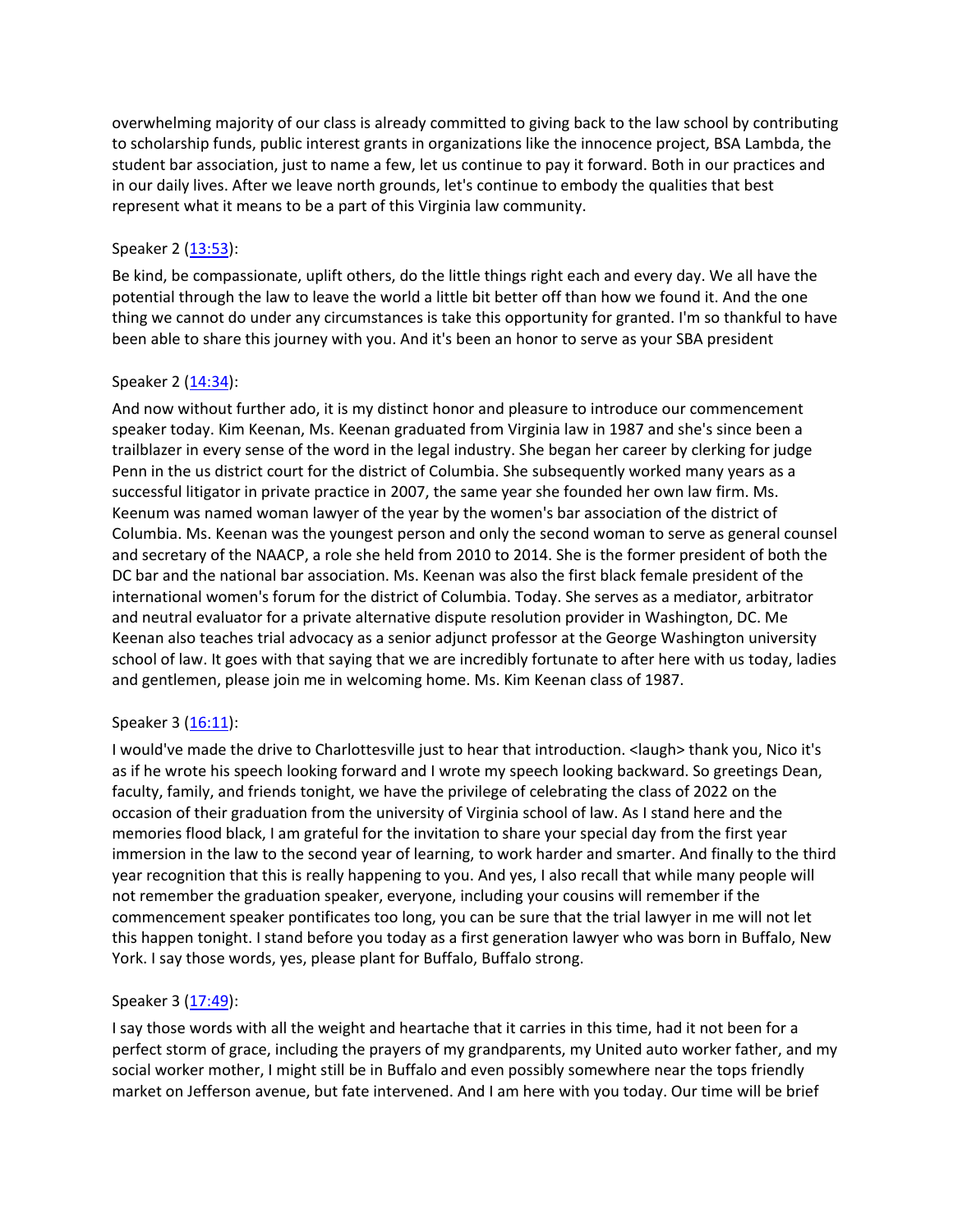and I want to make sure we make the most of every second we have together. We live in a time of unimaginable opportunity and unimaginable tragedy. It might seem that the problems of our time are too entrenched in another era, too complicated or too impossible to resolve. But I submit to you that there are many days when law school and even our beloved law school may have seemed entrenched in another era, too complicated and too impossible to envision this day of triumph.

### Speaker 3 [\(19:01\)](https://www.temi.com/editor/t/yP_Y9PYSff0KYXDrRbf2bR6jWl4riW4CmYZF3qCqVGIyyxqYWTcZnVGQZcL5qNJX6ZisRJHfpMHiq9x-kJgIdR9a8Fc?loadFrom=DocumentDeeplink&ts=1141.19):

Yet, here we are basking in the accomplishment of a lifetime. Today, you have demonstrated that you know how to lean into your resilience, getting your law degree during a global pandemic with all of that extra life and death pressure on your ability to learn, to focus and engage with the faculty. And your classmates is more than remarkable. This building block in your toolkit creates a future so bright. We will need sunglasses to prepare for your next chapter. Take all of this well earned resilience and use it to leave your fingerprints all over your community, your city, our nation, and yes, the world. Take a minute to just salute yourself for getting here intact and in par.

#### Speaker 3 [\(20:02\)](https://www.temi.com/editor/t/yP_Y9PYSff0KYXDrRbf2bR6jWl4riW4CmYZF3qCqVGIyyxqYWTcZnVGQZcL5qNJX6ZisRJHfpMHiq9x-kJgIdR9a8Fc?loadFrom=DocumentDeeplink&ts=1202.54):

So as I reflected on my career in preparation for tonight, I smiled as I remembered my year off between college and law school at the time, my parents who were so happy, I had a job were stunned. When I quit my fortune five company to go to the university of Virginia school of law. I didn't even know any lawyers when I arrived in Charlottesville. I wasn't sure what kind of law I would practice. I just knew I was supposed to be here. And to really be honest, I had no idea what this experience would hold. There was some good, some bad and yes, some truly ugly. I think I wore the same outfit for every exam and it wasn't for luck. It was just a one piece black flight suit that didn't wrinkle. Okay. It was a onesie only, you know, what you had to overcome to get to today.

#### Speaker 3 [\(21:00\)](https://www.temi.com/editor/t/yP_Y9PYSff0KYXDrRbf2bR6jWl4riW4CmYZF3qCqVGIyyxqYWTcZnVGQZcL5qNJX6ZisRJHfpMHiq9x-kJgIdR9a8Fc?loadFrom=DocumentDeeplink&ts=1260.619):

And it's that sacrifice that will stay sustain you. When the going gets tough. I started out on an all too familiar path. I clerked in the federal court in DC, and then I went to work for the largest law firm in the country. The book about that firm is called shark tank. I know that title is a little off putting, but with the passage of time, I realized that I met some brilliant lawyers. I learned how to avoid the pitfalls of practice. And I came to understand that success and disappointment are partners in my progress. As a young associate, I remember working late and encountering a senior associate who had never spoken to me before. But this one evening on a Friday I was working late. He turned to me and asked me to make some photocopies because his secretary had left early for a party.

#### Speaker 3 [\(21:57\)](https://www.temi.com/editor/t/yP_Y9PYSff0KYXDrRbf2bR6jWl4riW4CmYZF3qCqVGIyyxqYWTcZnVGQZcL5qNJX6ZisRJHfpMHiq9x-kJgIdR9a8Fc?loadFrom=DocumentDeeplink&ts=1317.39):

Of course I was inwardly livid. This is not what I spent three years at the university to do. I confess for the moment I held my tongue. I went off to make some really bad copies <laugh> it was not my finest moment. Either. I returned to his office. I closed the door. I plopped the sheet of papers on his desk. And I said, I'm a team player willing to help with any aspect of the case. But my highest and best use is not making copies. He was a bit stunned, but we are lawyers. So you could only tell by the twinkle in his eye, it was as if he finally saw me, I presented him with my authentic self and he got it. He became my champion, a mentor. He taught me to write some very persuasive arguments. I think I learned one of the most important lessons of my career. First, you have to be ready, willing, and able to share your authentic self. Second, your mentor may not look anything like you. So stop focusing on what people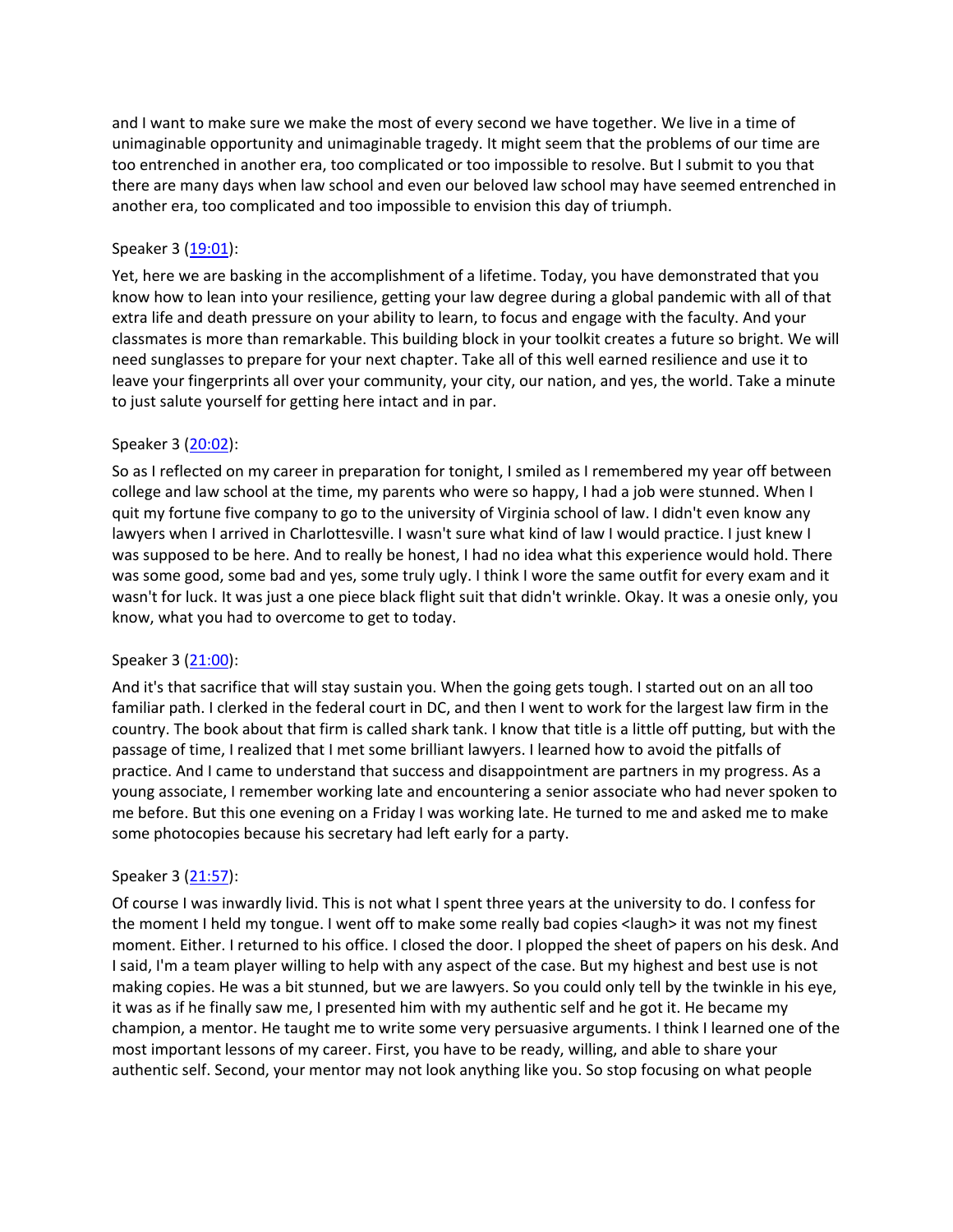look like and lean into people who connect with you and recognize your talent. I left the firm. Thank you.

### Speaker 3 [\(23:26\)](https://www.temi.com/editor/t/yP_Y9PYSff0KYXDrRbf2bR6jWl4riW4CmYZF3qCqVGIyyxqYWTcZnVGQZcL5qNJX6ZisRJHfpMHiq9x-kJgIdR9a8Fc?loadFrom=DocumentDeeplink&ts=1406.9):

I left the firm for a boutique law firm that focused on litigation of catastrophic torts. This was an important growth period for me because not only did I have the opportunity to represent people from all walks of life, I managed to squeeze in the presidency of two bar associations, teach trial advocacy, serve on the board of a national civil rights organization and appear on the first season of one of the first west coast. Reality legal television shows see how versatile your university of Virginia law degree can be. It still brings a smile to my face a few years after starting my own firm, I was offered the opportunity to interview and then serve as the ninth secretary and general counsel of the NAACP, the national association for the advancement of color people,

#### Speaker 3 [\(24:23\)](https://www.temi.com/editor/t/yP_Y9PYSff0KYXDrRbf2bR6jWl4riW4CmYZF3qCqVGIyyxqYWTcZnVGQZcL5qNJX6ZisRJHfpMHiq9x-kJgIdR9a8Fc?loadFrom=DocumentDeeplink&ts=1463.89):

Keeping in mind that I live by our honor code. I have to honestly say, I kept thinking me Thurgood Marshall's job. It really took me by surprise. But after two months of every type of interview imaginable, suddenly, all I could think about was how I could leave my fingerprints on the strategy of voting rights and housing cases. All of that experience, volunteering for civil rights organizations and nonprofits prepared me to recruit pro bono lawyers and weigh in on everything from first amendment law to the finer points of local and national marches. And my love of negotiation finally found the perfect place. I know it will sound see there. I brought joy to someone already <laugh> and my love for negotiation found that perfect place. I know it sounds totally nerdy, but it is fun to negotiate a network deal and hire a production company. The NAACP has a union, a television show, a magazine, a foundation, and the largest intellectual property collection at the library of Congress to name a few of the job requirements, but most important, it has a one of a kind international membership consisting of the boldest, the most feared and the most revered activists in the world.

## Speaker 3 [\(25:42\)](https://www.temi.com/editor/t/yP_Y9PYSff0KYXDrRbf2bR6jWl4riW4CmYZF3qCqVGIyyxqYWTcZnVGQZcL5qNJX6ZisRJHfpMHiq9x-kJgIdR9a8Fc?loadFrom=DocumentDeeplink&ts=1542.5):

Needless to say, you don't just give them advice. You have to prove to them that your advice is sound or people will not listen. My time at the NAACP was a once in a lifetime experience, I traveled the nation from sea to shining sea. And from top to bottom, it was a 25, 8 that's 25 hours a day. You'll know this eight days a week, opportunity to exercise, sound legal judgment, and move the ball forward. The general council doesn't need to know everything, but they have to know everything in general. This leads me to my next piece of advice. Own your career, your brand, and use your talent to create the outcome that you believe in. While I was at the NAACP, I was invited by the us department of state to go to Jamaica, to lecture, to citizens from all over the island on the importance of the right to vote.

#### Speaker 3 [\(26:41\)](https://www.temi.com/editor/t/yP_Y9PYSff0KYXDrRbf2bR6jWl4riW4CmYZF3qCqVGIyyxqYWTcZnVGQZcL5qNJX6ZisRJHfpMHiq9x-kJgIdR9a8Fc?loadFrom=DocumentDeeplink&ts=1601.38):

Imagine your country's calling. I've invited you to Jamaica to discuss your favorite aspect of American democracy. One person, one vote. This is truly living the dream. I know it sounds like a boondoggle. And when I explained it to the CEO, it sounded like a boondoggle, but I have to tell you when I got there, I was scheduled like a Swiss watch. I may have driven by a beach, but I really spent 10 hour days in Jamaica discussing why civic participation matters and why every eligible citizen must have the right and the unfettered ability to vote in a true democracy. I even shared with them, my experience with reporters, with reporters around our nation, who always queried me everywhere. I went, why are you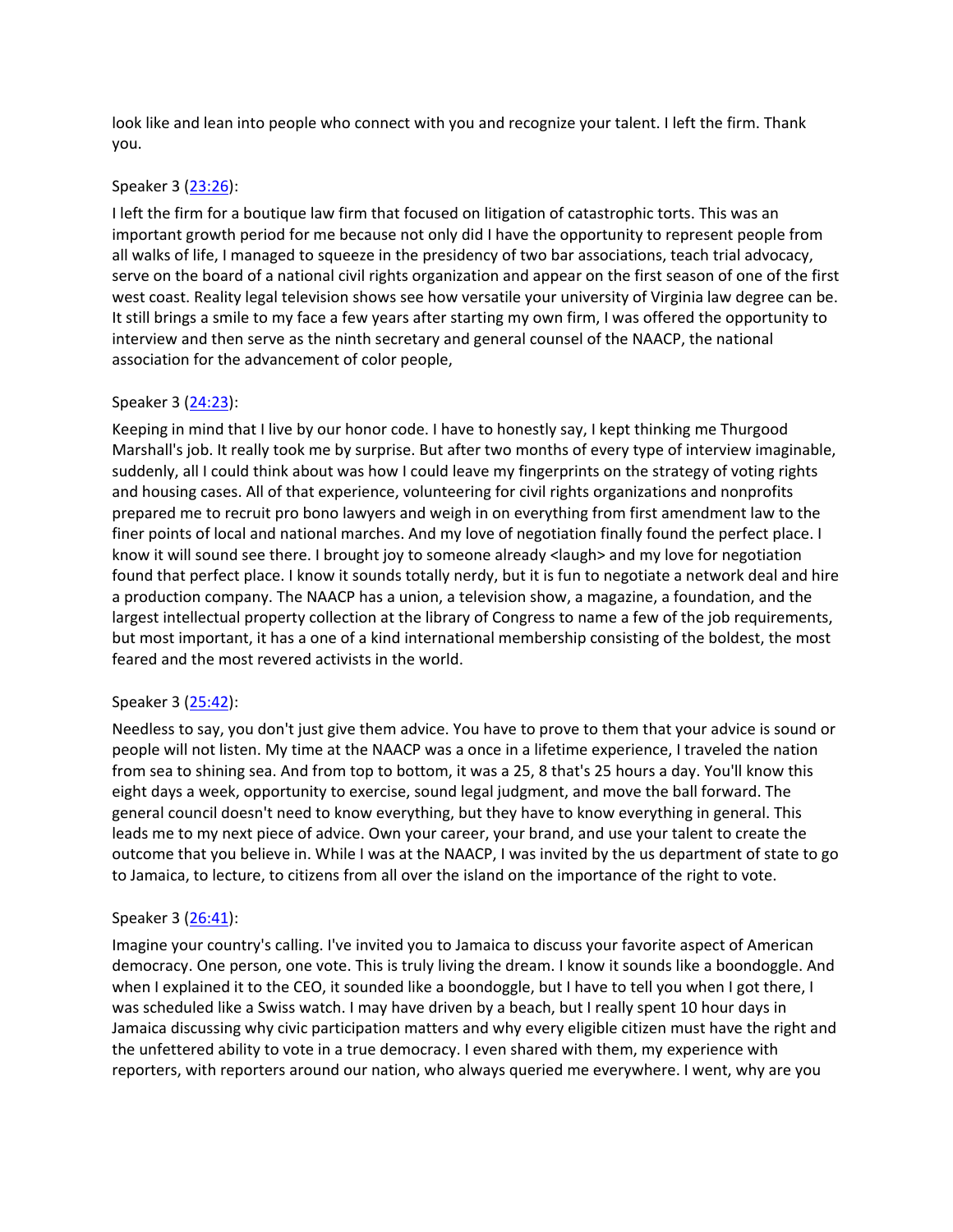so passionate about this? You know, what about voter fraud? First, countless people known and unknown have sacrificed in blood, sweat, and tears so that I can walk without fear to a poll and vote.

#### Speaker 3 [\(27:53\)](https://www.temi.com/editor/t/yP_Y9PYSff0KYXDrRbf2bR6jWl4riW4CmYZF3qCqVGIyyxqYWTcZnVGQZcL5qNJX6ZisRJHfpMHiq9x-kJgIdR9a8Fc?loadFrom=DocumentDeeplink&ts=1673.35):

Not one reporter then or now has ever proven or offered proof of statistically cognizable voter fraud. It wasn't an easy sell. Most of the people in Jamaica don't vote and they're all the same color. So it's not an issue of color, but they don't vote because of the political obstacles and the intimidation. Should they choose to vote? It definitely hit close to home. I always figured that if the IRS can find me with a simple nine digit number, then we should be able to solve this problem. Today is the beginning of a lifelong career with more twists and turns than a Shonda rhymes drama. Whether you choose to work at a firm or government service, or whether you are a public defender or prosecutor, whatever you choose to do, find your place and own it. What is the secret sauce to a decades long career in law that still bubbles with joy take ownership over your career, do not abdicate your career to a partner, HR or an outdated notion of the impact and the power of being a lawyer.

## Speaker 3 [\(29:02\)](https://www.temi.com/editor/t/yP_Y9PYSff0KYXDrRbf2bR6jWl4riW4CmYZF3qCqVGIyyxqYWTcZnVGQZcL5qNJX6ZisRJHfpMHiq9x-kJgIdR9a8Fc?loadFrom=DocumentDeeplink&ts=1742.38):

I am excited to get up in the morning because I choose how I get to use this amazing toolkit part and parcel of my decades. Long love of the law is a difference is the ability to make a difference whether it's election protection. So every community can vote freely developing policy to bridge the digital divide, resolving a sports dispute, or creating a landlord tenant self-help center. Yes, you can still be an IP lawyer and fight for climate change. When I hear that people are disillusioned or burned out, I know it's because they haven't balanced their professional life to include family and serving community. Imagine your appointed trustee of a university, and you work to green light, a community college, a new student center, and of course, a new building for the law center in your free time. My legal training has helped me to see even when others cannot.

## Speaker 3 [\(30:02\)](https://www.temi.com/editor/t/yP_Y9PYSff0KYXDrRbf2bR6jWl4riW4CmYZF3qCqVGIyyxqYWTcZnVGQZcL5qNJX6ZisRJHfpMHiq9x-kJgIdR9a8Fc?loadFrom=DocumentDeeplink&ts=1802.37):

I'm not just talking about how you make your living, but how you live your life. I love my clients who are type a and my clients who can't advocate for themselves. Every time I've worked on a project in my community, it's left me better than I found it. We may have done something for the city, but I have come away profoundly impacted. By the difference we make, maybe the more you use these tools, the more you fall in love with what they can do. It doesn't matter whether you work for a corporation firm or the government. You can still use this skillset to work, to make a difference. You were built for this specifically, right? You remember that first year of law school, when you figured out that civil procedure was a foreign language professor Jeffries, I still have Pena versus NAF flashbacks.

## Speaker 3 [\(30:58\)](https://www.temi.com/editor/t/yP_Y9PYSff0KYXDrRbf2bR6jWl4riW4CmYZF3qCqVGIyyxqYWTcZnVGQZcL5qNJX6ZisRJHfpMHiq9x-kJgIdR9a8Fc?loadFrom=DocumentDeeplink&ts=1858.48):

We have the tools. We know how to find answers. We have to have the will to get these issues, right? Our very democracy depends on us. I've noticed that lawyers are always at the heart of strategy and change. Our modern problems have a lot in common with our historical problems. We cannot keep doing what we've been doing, because we're gonna keep getting more of what we got. Denial, silence, division, and more hate will not fix what happened in Buffalo. Whether you view the mass shooting in Buffalo as another act of domestic terrorism in a long line of public attacks at schools, houses of worships worship or big box stores, or whether you see it as unlawful gun violence, mental illness, or online radicalization, there is a lot of work to be done. Whether it's creating a country where every